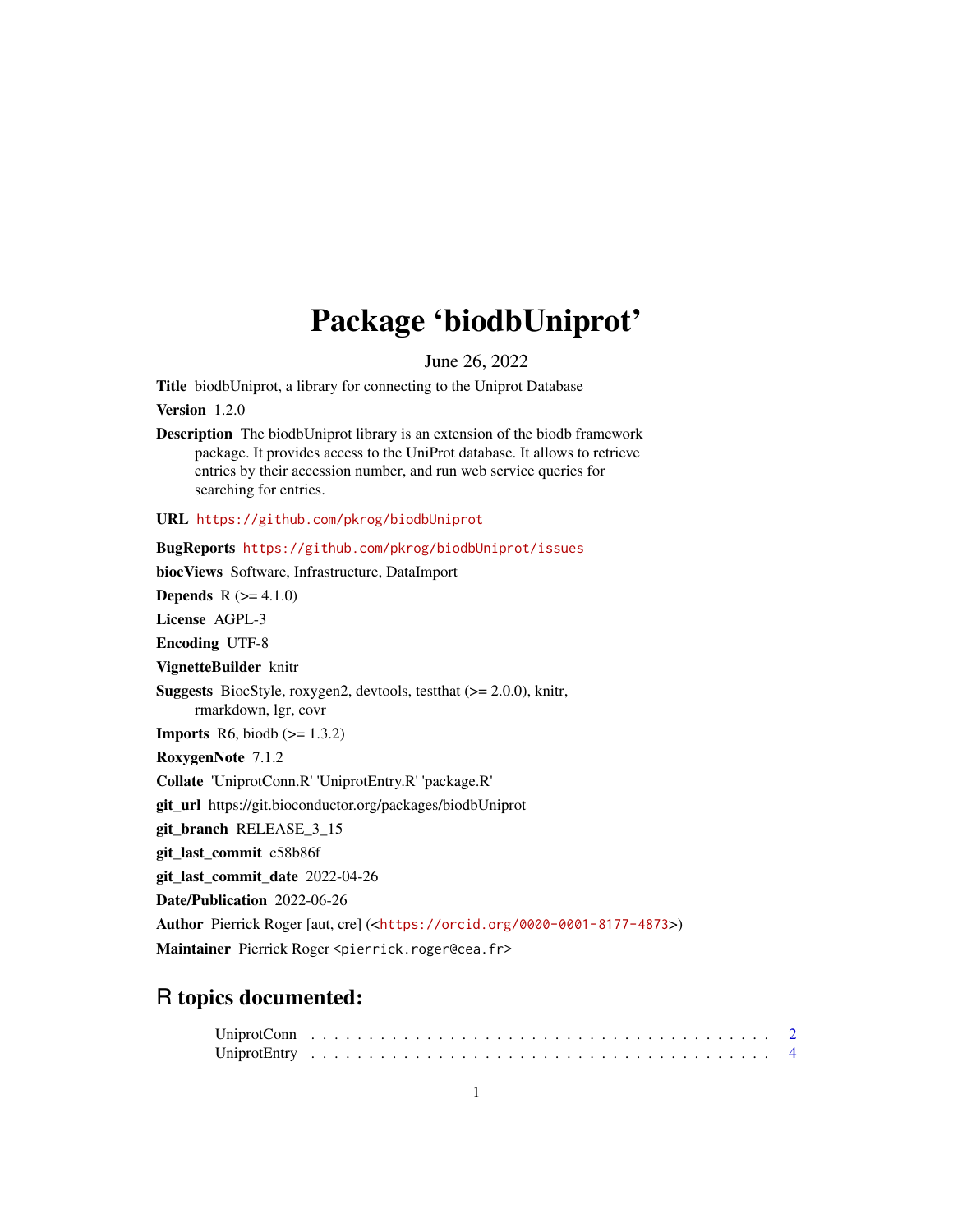#### <span id="page-1-0"></span>**Index** [5](#page-4-0). The second state of the second state of the second state of the second state of the second state of the second state of the second state of the second state of the second state of the second state of the second

#### Description

The connector class to Uniprot database.

The connector class to Uniprot database.

#### Details

This is a concrete connector class. It must never be instantiated directly, but instead be instantiated through the factory BiodbFactory. Only specific methods are described here. See super classes for the description of inherited methods.

#### Super classes

[biodb::BiodbConnBase](#page-0-0) -> [biodb::BiodbConn](#page-0-0) -> UniprotConn

#### Methods

#### Public methods:

- [UniprotConn\\$wsQuery\(\)](#page-1-1)
- [UniprotConn\\$geneSymbolToUniprotIds\(\)](#page-2-0)
- [UniprotConn\\$clone\(\)](#page-2-1)

<span id="page-1-1"></span>Method wsQuery(): Calls query to the database for searching for compounds. See http //www.uniprot.org/help/api\_querie for details.

```
Usage:
UniprotConn$wsQuery(
  query = ",
  columns = NULL,
  format = NULL,
  limit = NULL,
  retfmt = c("plain", "parsed", "ids", "request")
)
```
*Arguments:*

query The query to send to the database.

columns The field columns to retrieve from the database (e.g.: 'id', 'entry name', 'pathway', 'organism', 'sequence', etc).

format The return format (e.g.: 'tab').

limit The maximum number of entries to return.

retfmt Use to set the format of the returned value. 'plain' will return the raw results from the server, as a character value. 'parsed' will return the parsed results, as a JSON object. 'request' will return a BiodbRequest object representing the request as it would have been sent. 'ids' will return a character vector containing the IDs of the matching entries.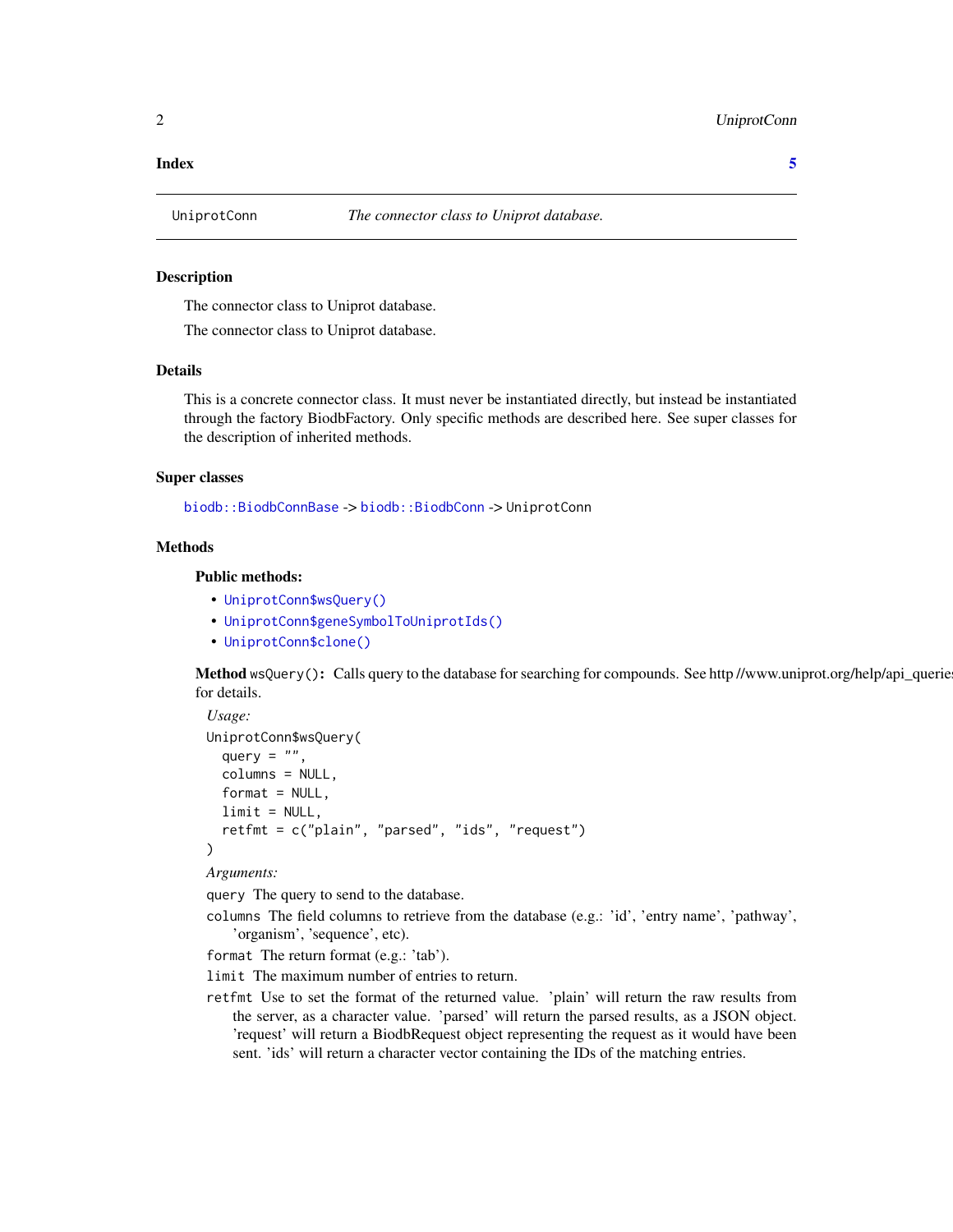#### UniprotConn 3

*Returns:* Depending on 'retfmt' parameter.

<span id="page-2-0"></span>Method geneSymbolToUniprotIds(): Gets UniProt IDs associated with gene symbols.

#### *Usage:*

```
UniprotConn$geneSymbolToUniprotIds(
 genes,
  ignore.nonalphanum = FALSE,
 partial.match = FALSE,
 filtering = TRUE,
 max. results = 0)
```
*Arguments:*

genes A vector of gene symbols to convert to UniProt IDs.

- ignore.nonalphanum If set to TRUE, do not take into account non-alphanumeric characters when comparing gene symbols.
- partial.match If set to TRUE, a match will be valid even if the provided gene symbol is only a substring of the found gene symbol.
- filtering If set to FALSE, do not run any filtering and return all the UniProt IDs given by UniProt Query web service.
- max.results Maximum of UniProt IDs returned for each gene symbol.

*Returns:* A named list of vectors of UniProt IDs. The names are gene symbols provided with the genes parameter. For each gene symbol, a vector of found UniProt IDs is set.

<span id="page-2-1"></span>Method clone(): The objects of this class are cloneable with this method.

```
Usage:
UniprotConn$clone(deep = FALSE)
```
*Arguments:*

deep Whether to make a deep clone.

#### Examples

```
# Create an instance with default settings:
mybiodb <- biodb::newInst()
```

```
# Get Uniprot connector
uniprot <- mybiodb$getFactory()$createConn('uniprot')
```

```
# Access web service query
result <- uniprot$wsQuery(query='name:"prion protein"',
                           columns=c('id', 'entry name'),
                           format='txt', limit=10)
```
# Terminate instance. mybiodb\$terminate()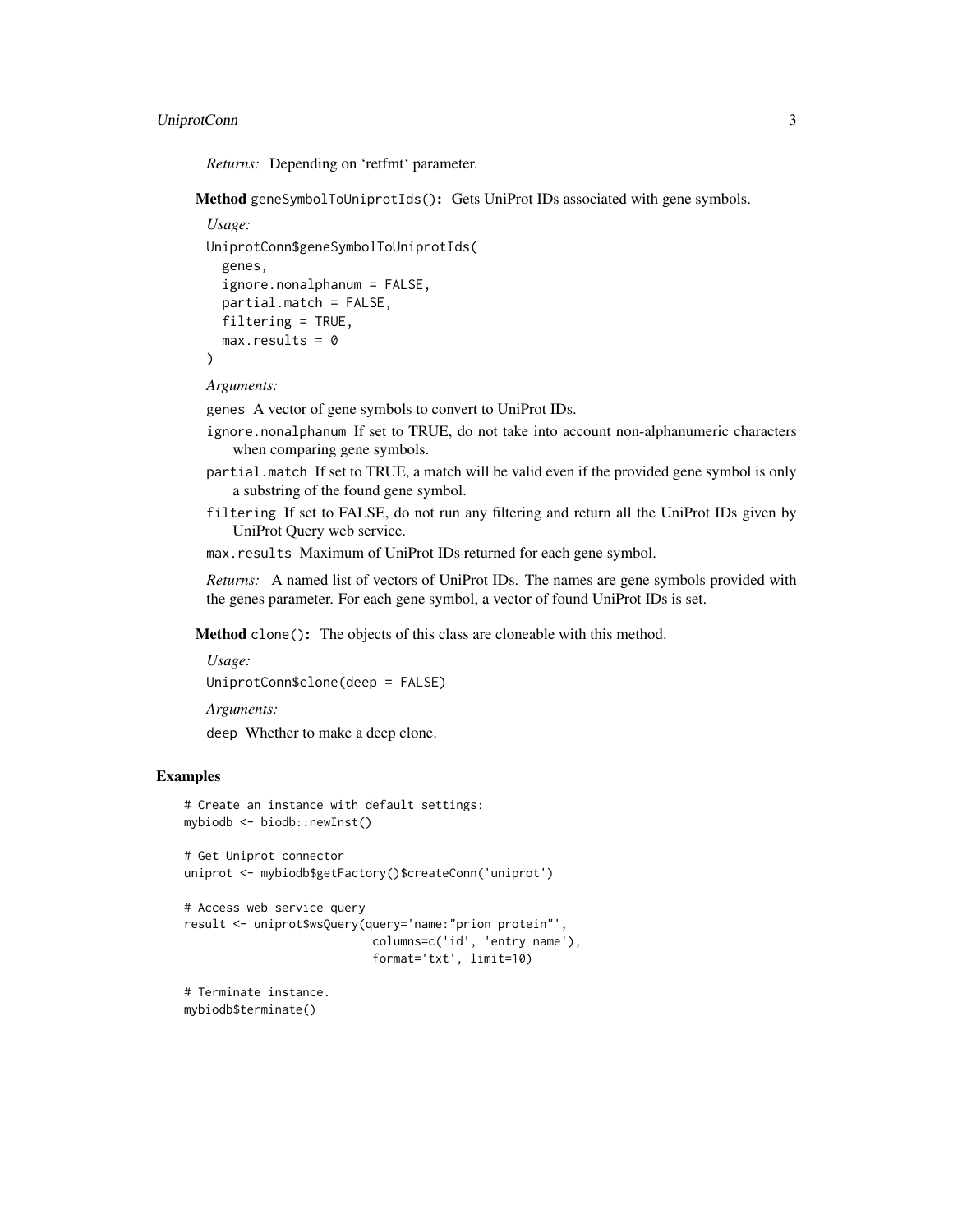<span id="page-3-0"></span>

#### Description

This is the entry class for Uniprot database.

#### Super classes

[biodb::BiodbEntry](#page-0-0) -> [biodb::BiodbXmlEntry](#page-0-0) -> UniprotEntry

#### Methods

#### Public methods:

• [UniprotEntry\\$clone\(\)](#page-2-1)

Method clone(): The objects of this class are cloneable with this method.

*Usage:* UniprotEntry\$clone(deep = FALSE) *Arguments:*

deep Whether to make a deep clone.

#### Examples

```
# Create an instance with default settings:
mybiodb <- biodb::newInst()
```

```
# Create a connector
conn <- mybiodb$getFactory()$createConn('uniprot')
```

```
# Get an entry
e <- conn$getEntry('P01011')
```

```
# Terminate instance.
mybiodb$terminate()
```